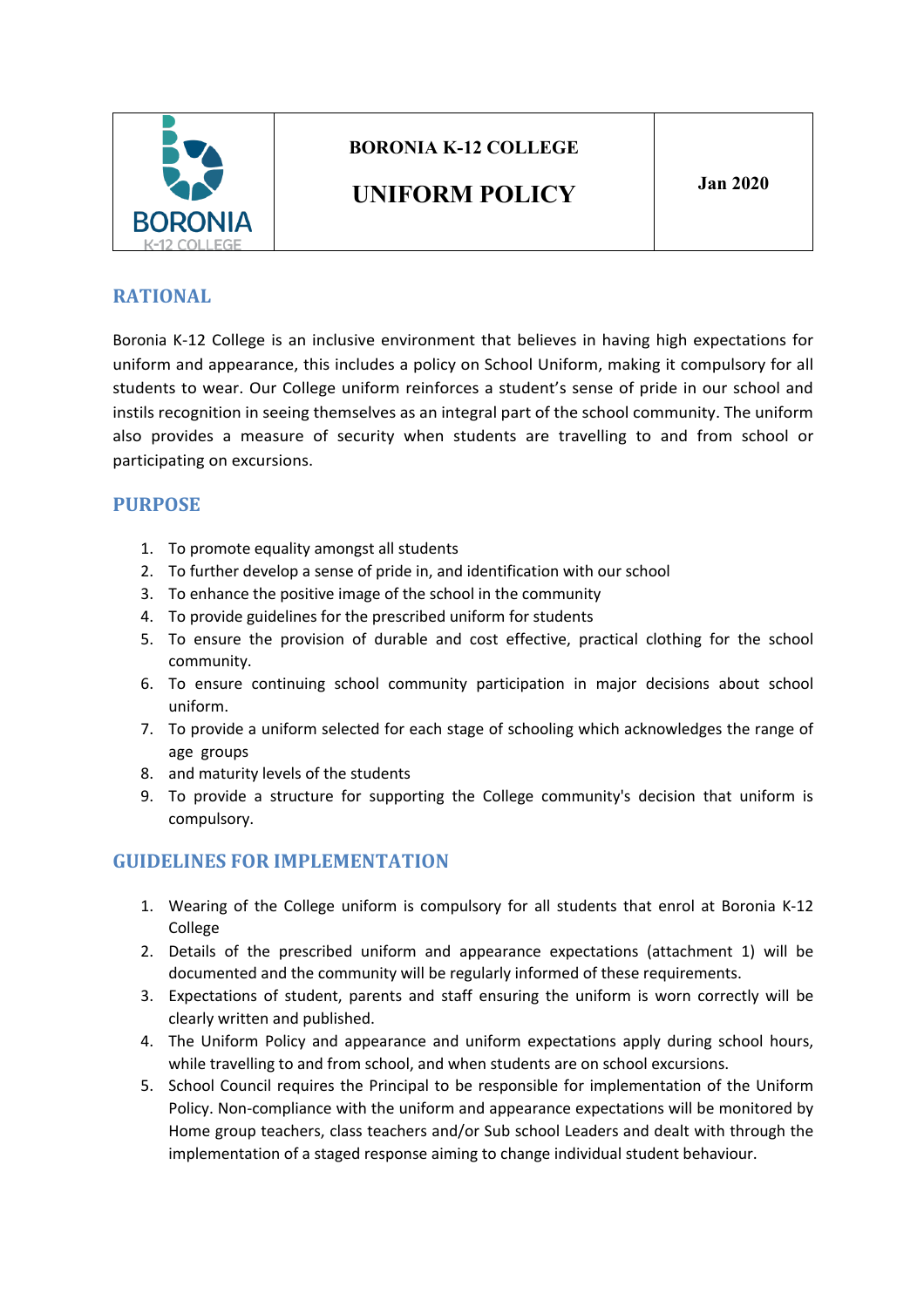- 6. Parents seeking exemptions to the uniform and appearance expectations due to religious, ethnic or cultural background, student disability or health condition may apply in writing to the Principal for consideration.
- 7. Major changes to uniform will only be made after consultation with the College community and the support of College Council.
- 8. Major uniform changes will be phased in over a period no less than 2 years.
- 9. Items of uniform will take account of quality, durability and costs to ensure that an unreasonable financial cost is not imposed on families.
- 10. Boronia K-12 College will endeavour to support students in cases of hardship, identified by the Student Wellbeing Coordinator, Principal Team, Business Manager, Sub-school Leader (or staff member with responsibility).

#### **EVALUATION**

*11. This policy will be reviewed in alignment with the Strategic Plan cycle, with recommended changes to be presented to College Council.*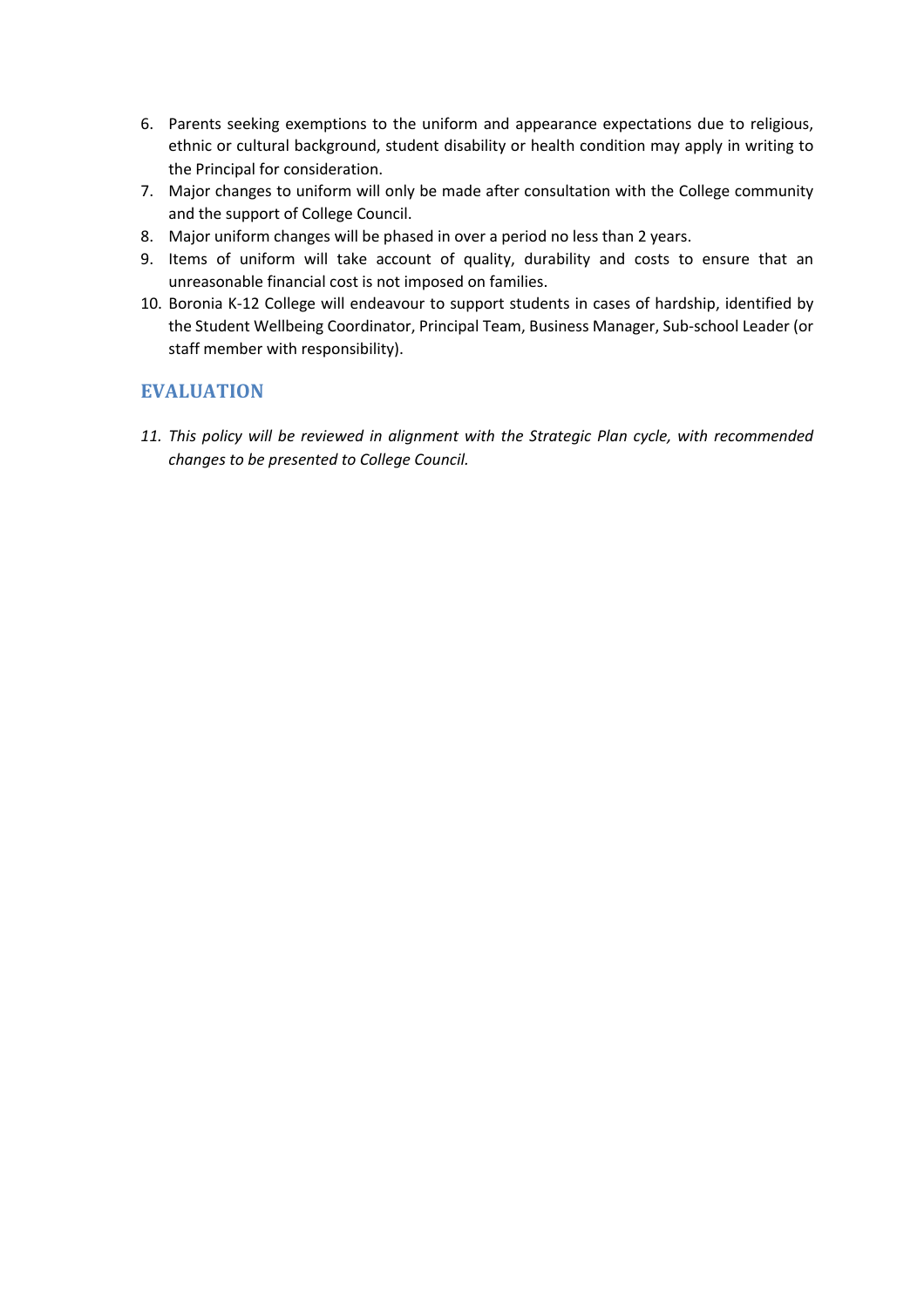## **UNIFORM AND APPEARANCE EXPECTATIONS**

Boronia K-12 College is an inclusive environment that believes in having high expectations for uniform and appearance; this includes a policy on School Uniform, making it compulsory for all students to wear. Our College uniform reinforces a student's sense of pride in our school and instils recognition in seeing themselves as an integral part of the school community.

#### COLLEGE UNIFORM CODE

Uniform is compulsory for all Boronia K-12 College students. If for any reason students cannot wear their uniform on a particular day they must bring a note and obtain an out of uniform pass from their teacher.

## IMPORTANT NOTES WITH RESPECT TO THE UNIFORM CODE

- 1. Full school uniform is to be worn on all excursions unless permission has been obtained from the Campus Principal.
- 2. Full sports uniform is to be worn in PE and for sporting events unless otherwise advised.
- 3. In the Junior school (K-6), hats should be worn in terms 1 and 4 both in the school yard and during sporting activities. A water bottle is advisable.
- 4. At the Middle and Senior school levels, students are strongly encouraged to adopt sun smart measures in the yard and during outdoor activities.
- 5. Thongs, slides, slip-on shoes, inappropriate t-shirts (offensive image or language) or low-cut items are not allowed, even on an out-of-uniform day.
- 6. For health and safety reasons piercings are limited to small studs or sleepers.
- 7. Extreme, non-natural hair colours and/or hairstyles (at the discretion of the Principal or his/her
- 8. representative) are not permitted.

#### FOUNDATION TO YEAR 6

| <b>Unisex</b> | Short Sleeve Polo<br>Long Sleeve Polo<br>$\bullet$<br>Bomber Jacket<br><b>Gabardine Shorts</b><br>Track pant Straight Leg (Reinforced Knee)<br><b>Polar Fleece Vest</b><br>White Ankle or Knee High Socks |
|---------------|-----------------------------------------------------------------------------------------------------------------------------------------------------------------------------------------------------------|
| <b>GIrls</b>  | <b>Culottes Navy</b><br>Summer dress<br><b>Winter Tunic</b>                                                                                                                                               |
| <b>Boys</b>   | Gabardine Cargo Pant                                                                                                                                                                                      |
| Yr 6 only     | Commemorative jacket ordered via the College                                                                                                                                                              |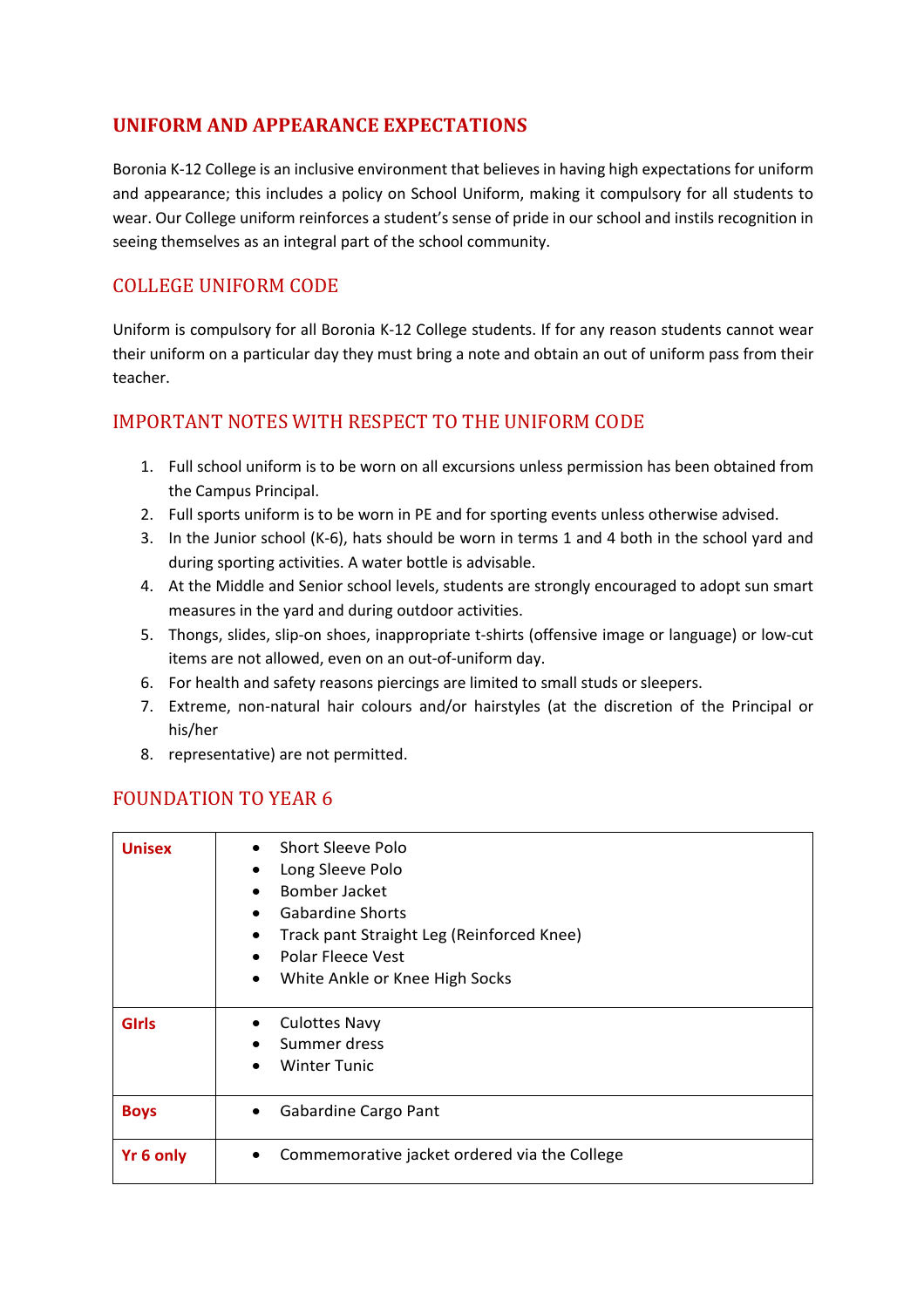| <b>Accessories</b> | • Art Smock (Red or Royal)<br><b>Bucket Hat or Slouch Hat</b> |
|--------------------|---------------------------------------------------------------|
|                    | Navy Beanie with logo<br>$\bullet$                            |
|                    | <b>Acrylic Scarf Navy</b><br>$\bullet$                        |
|                    | <b>Tights Navy Cotton Blend</b><br>$\bullet$                  |
|                    | <b>Omnipak School Bag</b><br>$\bullet$                        |
|                    | White Ankle or Knee High Socks<br>$\bullet$                   |

# YEAR 7 TO YEAR 12

|                      | <b>Summer uniform</b>                                                                                                                                                                                                                                                                                                                                    | <b>Summer uniform</b>                                                                                                                                                                                                                                                                                            |                                                   |
|----------------------|----------------------------------------------------------------------------------------------------------------------------------------------------------------------------------------------------------------------------------------------------------------------------------------------------------------------------------------------------------|------------------------------------------------------------------------------------------------------------------------------------------------------------------------------------------------------------------------------------------------------------------------------------------------------------------|---------------------------------------------------|
|                      | (Preferred: Term 1 and<br>4)                                                                                                                                                                                                                                                                                                                             | (Preferred: Term 1 and 4)                                                                                                                                                                                                                                                                                        |                                                   |
| <b>Boys</b>          | <b>Waterproof College</b><br>$\bullet$<br>jacket with logo<br>Navy v-neck jumper or<br>$\bullet$<br>College Rugby Top<br><b>Grey College Shorts</b><br>$\bullet$<br>Short or long sleeved<br>$\bullet$<br>white shirt with logo<br>Plain white socks (above<br>$\bullet$<br>the ankle)                                                                   | <b>Waterproof College</b><br>jacket with logo<br>Navy v-neck jumper or<br>College Rugby Top<br><b>Grey College Trousers</b><br>Short or long sleeved<br>$\bullet$<br>white shirt with logo<br>Plain white socks (above<br>the ankle)                                                                             | Plain black lace<br>up shoes                      |
| <b>Girls</b>         | <b>Waterproof College</b><br>$\bullet$<br>jacket with logo<br>Navy v-neck jumper with<br>$\bullet$<br>college logo or College<br><b>Rugby Top</b><br><b>College Summer Dress or</b><br>$\bullet$<br><b>Grey College shorts</b><br>$\bullet$<br>Short/Long sleeved<br>$\bullet$<br>white shirt with logo<br>White socks (above the<br>$\bullet$<br>ankle) | Waterproof college<br>jacket with logo<br>Navy v-neck jumper with<br>college logo or College<br><b>Rugby Top</b><br>College Winter Skirt or<br>College approved grey<br>$\bullet$<br>trousers Short/Long<br>sleeved white shirt with<br>logo<br>White socks (above the<br>ankle)<br>Cotton blend navy<br>tights. | Plain black lace<br>up shoes or T-<br><b>Bars</b> |
| <b>Yr 12</b><br>only | Commemorative jacket ordered via the College                                                                                                                                                                                                                                                                                                             |                                                                                                                                                                                                                                                                                                                  |                                                   |
| PE                   | Sport Polo T-shirt<br><b>Navy Coolmesh Shorts</b><br>٠<br>OR<br><b>Navy Tracksuit Pants</b><br>$\bullet$<br>Student supplied running shoe                                                                                                                                                                                                                |                                                                                                                                                                                                                                                                                                                  |                                                   |
| <b>Accessories</b>   | College Tie, College Beanie with logo, Navy Cap with logo, Polar Fleece Vest<br>with logo, Navy Active Pack school bag with logo                                                                                                                                                                                                                         |                                                                                                                                                                                                                                                                                                                  |                                                   |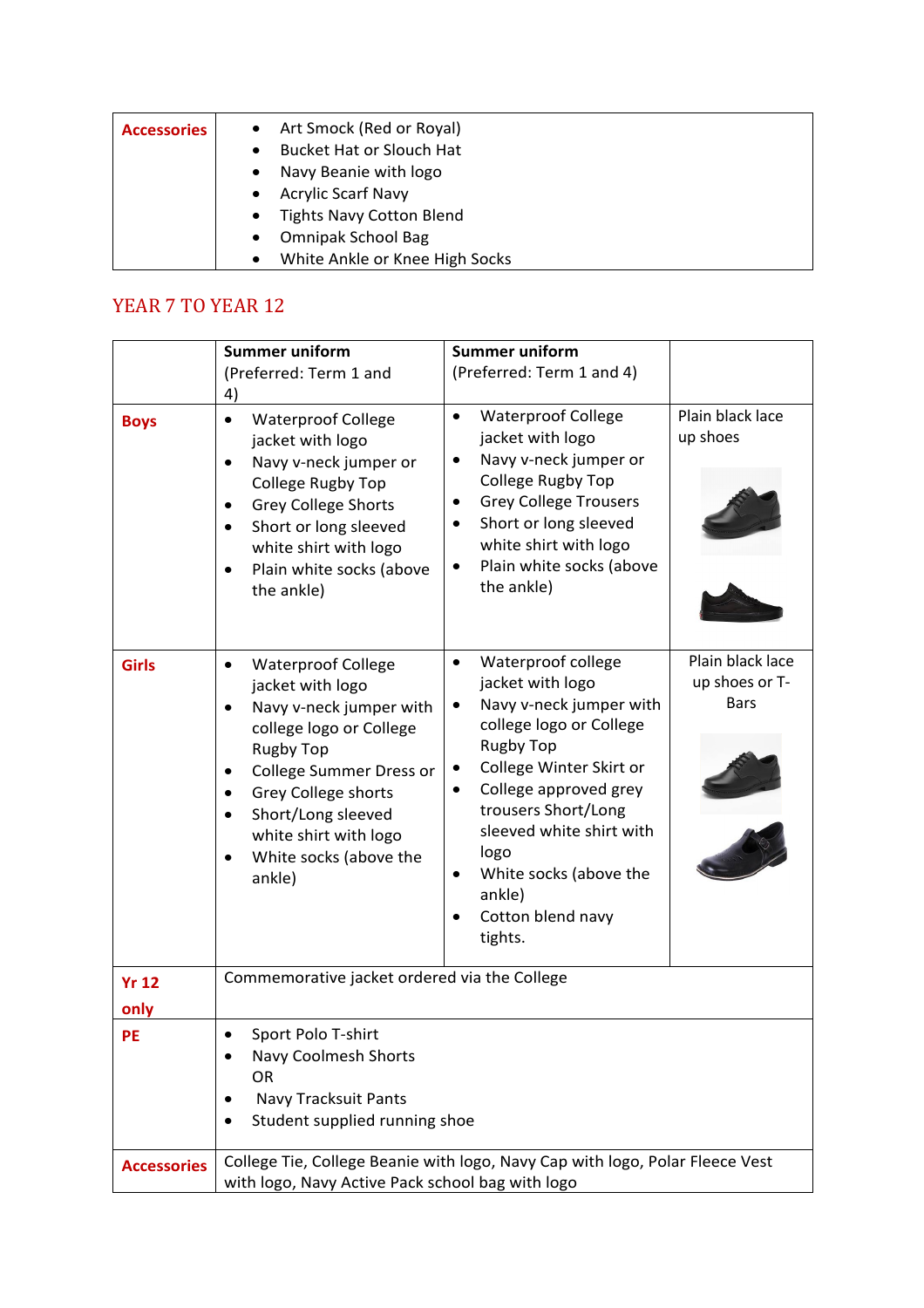#### • To wear the correct school uniform including *to* and *from* school, every day • To organise their uniform the night before and to get a signed note if an item will be out of uniform • See the Sub-school Leader with a signed note, *before school* and receive an out of uniform pass • Encourage peers to wear the correct uniform • PE uniform must be worn to PE classes and Interschool Sport. (See PE Uniform Implementation guidelines) • Can wear the complete PE uniform home (after wearing College uniform all day), **Students Students** when they have PE period 5 only • Can change into runners during lunchtime if they are involved in an organised, school approved, training session supervised by a coach/teacher. • To operate within all the expectations around uniform and appearance when at school, or travelling to and from school. Be familiar with the staged response to being out of uniform and non-compliant with the expectations • Support the College uniform policy and appearance expectations • Encourage your child to take responsibility for having their uniform prepared the night before • Ensure that their uniform is clean and ready for them to wear • Provide your child with a signed note explaining why they are out of uniform • Contact the Sub-school Leader or SWC if there is a concern about payment for **Parents** uniform • Contact the Sub-school Leader if your child is going to be out of uniform for an extended period of time • Consider the expectations around hair colour, piercings and nail polish when having conversations with your child about their personal choices Be familiar with the staged response to being out of uniform and non-compliance with the expectations • To be aware of the uniform and appearance expectations and to engage in regular dialogue with students about these • To ask students in any class they are teaching, and as they pass them whilst moving around the College, for their out of uniform pass and to follow that up Staff-in general **– in general** with a conversation about the College expectations around uniform and appearance. • Direct a student that does not have a uniform pass to see their Sub-school Leader at the next break In the event that a student does not have a uniform pass, for items that are being worn on top of or under the correct school uniform, request the removal of items and refer students that refuse this request to the Sub-school Leader. • To inform the Sub-school Leader if a student is out of uniform on an ongoing basis • Request for students to cover any piercings where it is deemed to be an occupational health and safety hazard in the classroom and refer students that refuse this request to the Sub-school Leader utilising a referral form.

## EXPECTATIONS OF THE BORONIA K-12 COLLEGE COMMUNITY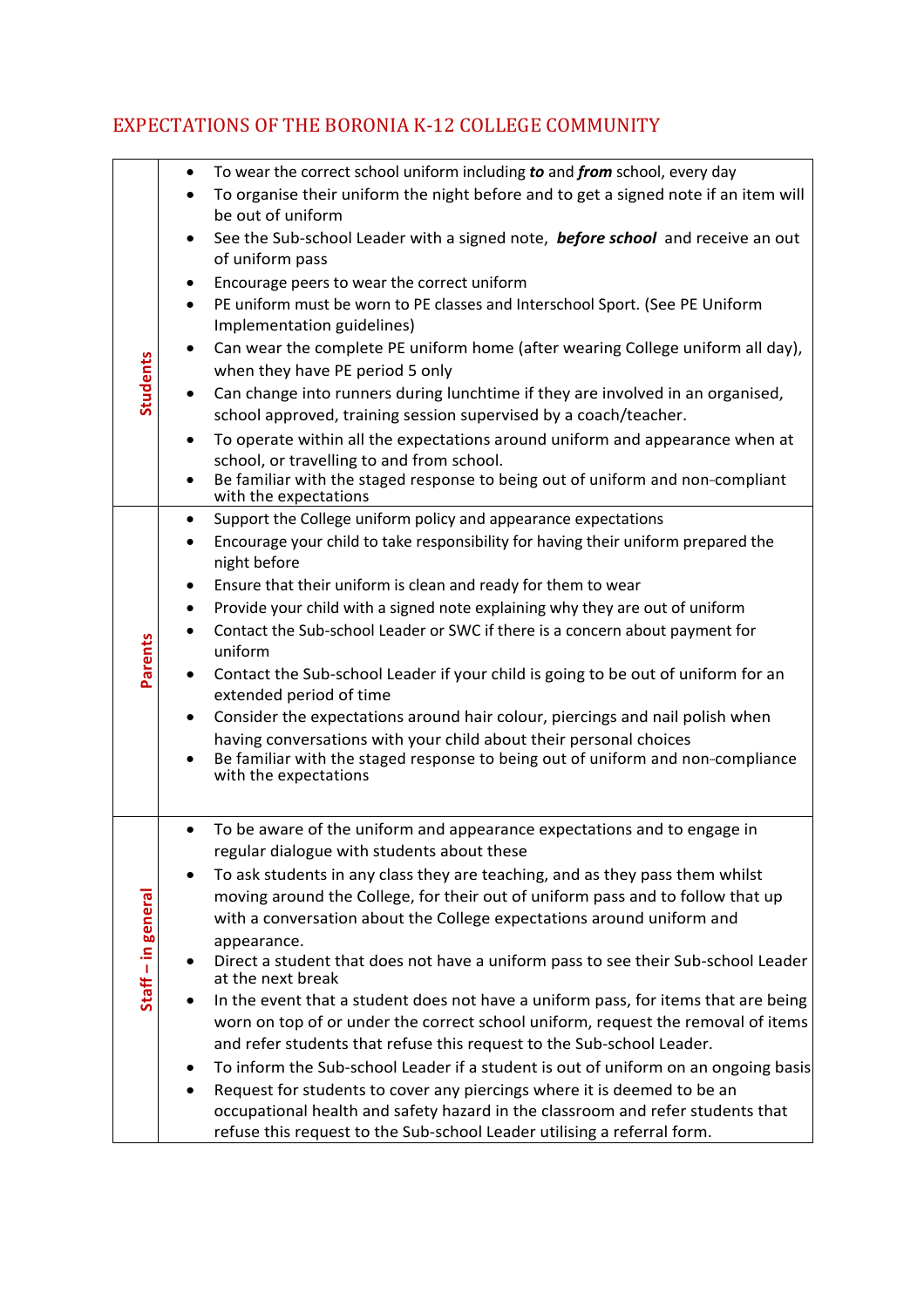| and Co-ordinators<br>Sub-school Leader | Inform students and parents of the uniform and appearance expectations of the<br>College<br>Monitor the students in your sub-school and set high expectations around the<br>$\bullet$<br>wearing of the College uniform.<br>Ensure that items worn over the top of or under College uniform (and can be<br>$\bullet$<br>seen) are removed<br>Provide uniform passes to students<br>$\bullet$<br>Seek to understand non-compliance with the uniform and or appearance<br>$\bullet$<br>expectations<br>Parent perspective (refer non-compliant parents to the Assistant<br>$\circ$<br>Principal responsible for student management)<br>Student perspective<br>$\circ$<br>Link families with assistance in the event that cost is a factor in non-compliance<br>Implement consequences for students that remain non-compliant with uniform and<br>$\bullet$<br>appearance expectations using a staged response that allows students the<br>opportunity to change their behaviour<br>Implement consequences for students that do not seek a uniform pass prior to<br>the start of the school day |
|----------------------------------------|----------------------------------------------------------------------------------------------------------------------------------------------------------------------------------------------------------------------------------------------------------------------------------------------------------------------------------------------------------------------------------------------------------------------------------------------------------------------------------------------------------------------------------------------------------------------------------------------------------------------------------------------------------------------------------------------------------------------------------------------------------------------------------------------------------------------------------------------------------------------------------------------------------------------------------------------------------------------------------------------------------------------------------------------------------------------------------------------|
|                                        | using a staged response.                                                                                                                                                                                                                                                                                                                                                                                                                                                                                                                                                                                                                                                                                                                                                                                                                                                                                                                                                                                                                                                                     |
|                                        |                                                                                                                                                                                                                                                                                                                                                                                                                                                                                                                                                                                                                                                                                                                                                                                                                                                                                                                                                                                                                                                                                              |

# WHAT HAPPENS IF A STUDENT DOES NOT COMPLY WITH THE UNIFORM AND APPEARANCE EXPECTATIONS?

At Boronia K-12 College we have found that when expectations are clearly communicated to both students and parents the incidence of non-compliance is minimal and limited to very few individuals .On the whole, we commend our students and their families for the pride that they take in their appearance when wearing the College uniform.

| Cumulative throughout the term                                                                                                       |                                                                                                                                                                                                                                                                                                                                         |                                                                                                                                                                                                                                                                                                                                                                                                                                                                                                         |  |  |  |
|--------------------------------------------------------------------------------------------------------------------------------------|-----------------------------------------------------------------------------------------------------------------------------------------------------------------------------------------------------------------------------------------------------------------------------------------------------------------------------------------|---------------------------------------------------------------------------------------------------------------------------------------------------------------------------------------------------------------------------------------------------------------------------------------------------------------------------------------------------------------------------------------------------------------------------------------------------------------------------------------------------------|--|--|--|
| <b>Student Responsibility</b>                                                                                                        | <b>Sub School Leader Staged Response</b>                                                                                                                                                                                                                                                                                                | <b>Classroom teacher responsibility</b>                                                                                                                                                                                                                                                                                                                                                                                                                                                                 |  |  |  |
| I have a note from home<br>On arrival at school present a note explaining<br>why you are out of uniform to your Sub School<br>Leader | Sub-school Leader supplies a uniform pass -<br>record on COMPASS<br>If the reason for being out of uniform is cause<br>for concern consult directly with the parent and<br>/ or refer student to Student Wellbeing for State<br>Schools Relief.                                                                                         | Ask to see uniform pass.<br>Direct students that are out of uniform to see<br>their Sub School Leader at the next break -<br>notify Sub School Leader of this conversation (e-<br>mail)<br>If the student does not have a pass, and the<br>inappropriate garment is underneath/over the<br>uniform and visible, request the item to be<br>removed. If the student refuses implement your<br>classroom teacher staged response with regard<br>to the college expectation - being safe and<br>respectful. |  |  |  |
| I don't have a note from home<br>On arrival at school see your Sub School Leader<br>and explain why you are out of uniform           | Sub School leader supplies a uniform pass -<br>record on COMPASS<br>Sub School Leader seeks to understand if there<br>are any extenuating circumstances that have led<br>to the students being out of uniform without a<br>note.<br>If the reason for being out of uniform is cause<br>for concern consult directly with the parent and | Ask to see uniform pass.<br>Direct students that are out of uniform to see<br>their Sub School Leader at the next break -<br>notify Sub School Leader of this conversation (e-<br>mail)<br>If the student does not have a pass, and the<br>inappropriate garment is underneath/over the<br>uniform and visible, request the item to be                                                                                                                                                                  |  |  |  |

# UNIFORM - MIDDLE AND SENIOR SCHOOL STAGED RESPONSE

*Cumulative throughout the term*